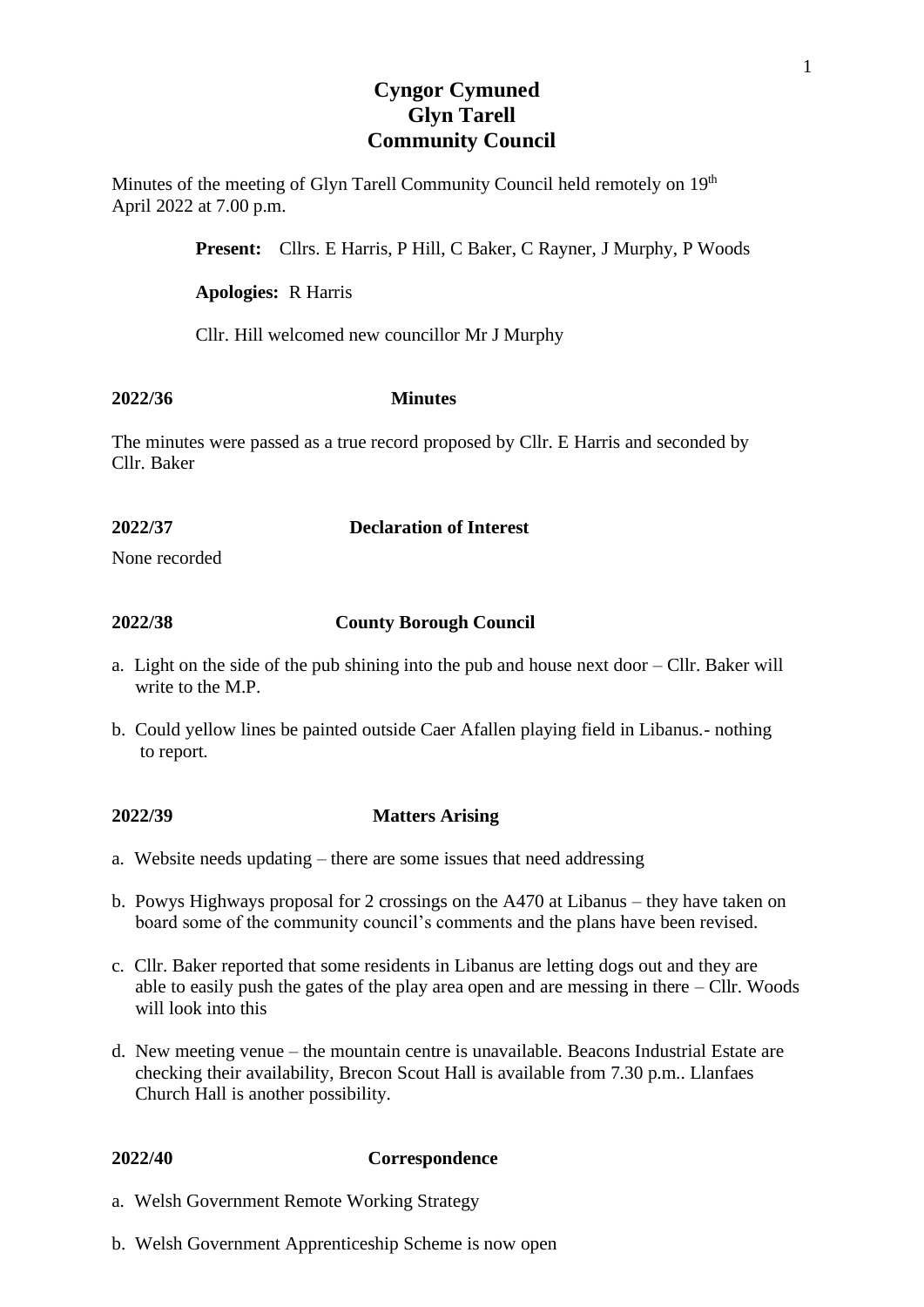d. Powys CC Election of Community Councillors to Powys Standards Committee

### **2022/41 Planning**

No planning received

# **2022/42 Llanspyddid Path**

Cllr. Hill has still not had a response to her email

### **2022/43 Biodiversity and Resilience of Ecosystems Duty**

Cllr.Hill will draft this. Cllr. Woods suggested nesting boxes.

### **2022/44 Queen's Jubilee**

It was agreed to fund the portoloos for the celebration in Llanspyddid.

#### **2022/44 Requests from Libanus Hall Trust**

An email has been received from Libanus Hall Trust requesting the following,

- a. That a stand pipe be sited at Libanus Play Area as the resident who has kindly allowed us to use her water is moving. Steve Butcher Powys CC will be contacted.
- b. That they have had a request from the United Reform Church asking them to take over the building, as they do not have the resources they have asked if the community council would take it over. Cllr E Harris will ask the minister for more information.

# **2022/45 Appointment of Internal Auditor**

Cllr. Hill proposed that we appoint Mrs R Holcombe, seconded by Cllr. E Harris

| 2022/46          | <b>Accounts</b> |        |
|------------------|-----------------|--------|
| <b>Payments</b>  |                 |        |
| P Hill (website) |                 | £12.00 |
| Zoom             |                 | £14.39 |

Postages  $£5.95$